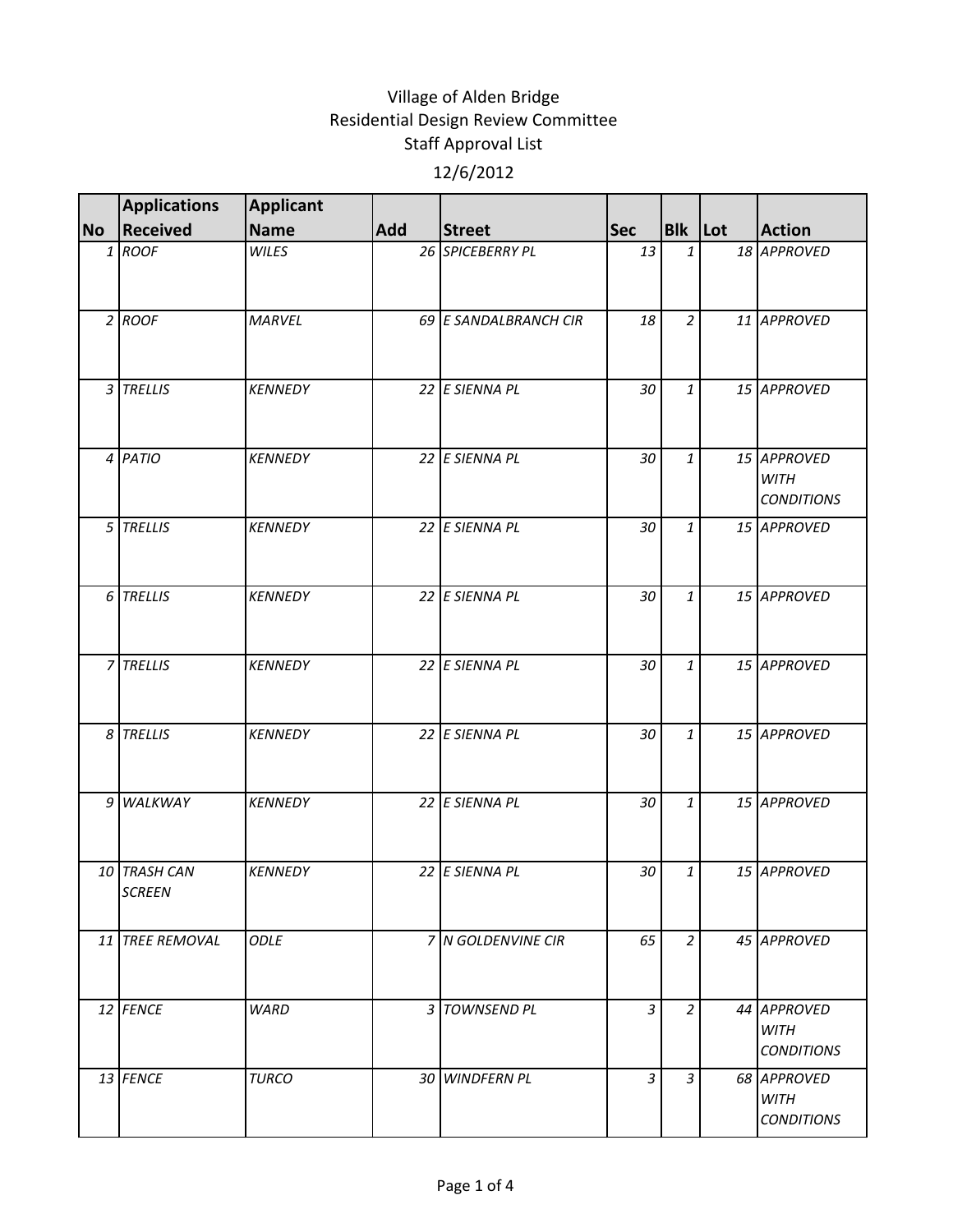|           | <b>Applications</b>           | <b>Applicant</b>   |            |                        |            |                |                                                 |
|-----------|-------------------------------|--------------------|------------|------------------------|------------|----------------|-------------------------------------------------|
| <b>No</b> | <b>Received</b>               | <b>Name</b>        | <b>Add</b> | <b>Street</b>          | <b>Sec</b> | Blk Lot        | <b>Action</b>                                   |
|           | 14 PATIO                      | <b>TILTON</b>      |            | 14 SENTINEL PL         | 4          | $\overline{a}$ | 13 APPROVED                                     |
|           | 15 PERGOLA                    | CALERO             |            | 15 TAUPEWOOD PL        | 74         | $\overline{3}$ | 43 APPROVED<br><b>WITH</b><br><b>CONDITIONS</b> |
|           | 16 PATIO                      | CALERO             |            | 15 TAUPEWOOD PL        | 74         | $\overline{3}$ | 43 APPROVED                                     |
|           | 17 TREE REMOVAL               | <b>JOHNSON</b>     |            | 55 NOBLE BEND DR       | 49         | $\overline{a}$ | 3 APPROVED<br><b>WITH</b><br><b>CONDITIONS</b>  |
|           | 18 PATIO                      | <b>WHELCHEL IV</b> |            | 6 SILK TREE PL         | 81         | $\overline{a}$ | 36 APPROVED                                     |
|           | 19 FENCE                      | <b>FEREBEE</b>     |            | 2 SENTINEL PL          | 4          | $\overline{2}$ | 10 APPROVED                                     |
|           | 20 STORAGE SHED               | <b>WALKER</b>      |            | 122 S MERRYWEATHER CIR | 82         | $\overline{a}$ | 14 APPROVED                                     |
|           | 21 POOL                       | <b>NUNEZ</b>       |            | 15 SHADY POND PL       | 1          | $\overline{a}$ | 35 APPROVED<br><b>WITH</b><br><b>CONDITIONS</b> |
|           | 22 FENCE                      | <b>NUNEZ</b>       |            | 15 SHADY POND PL       | 1          | $\overline{a}$ | 35 APPROVED<br><b>WITH</b><br><b>CONDITIONS</b> |
|           | 23 FENCE                      | <b>OGLOFF</b>      |            | 15 TOWNSEND PL         | 3          | $\overline{a}$ | 47 APPROVED<br><b>WITH</b><br><b>CONDITIONS</b> |
|           | 24 PLAY STRUCTURE             | <b>DELACOTERA</b>  |            | 10 WINROCK PL          | 9          | $\mathbf{1}$   | 35 APPROVED                                     |
|           | 25 TRASH CAN<br><b>SCREEN</b> | <b>GILMORE</b>     |            | 34 S LACE ARBOR DR     | 10         | 3              | 43 APPROVED                                     |
|           | 26 PAVERS                     | <b>GILMORE</b>     |            | 34 S LACE ARBOR DR     | 10         | $\mathfrak{Z}$ | 43 APPROVED                                     |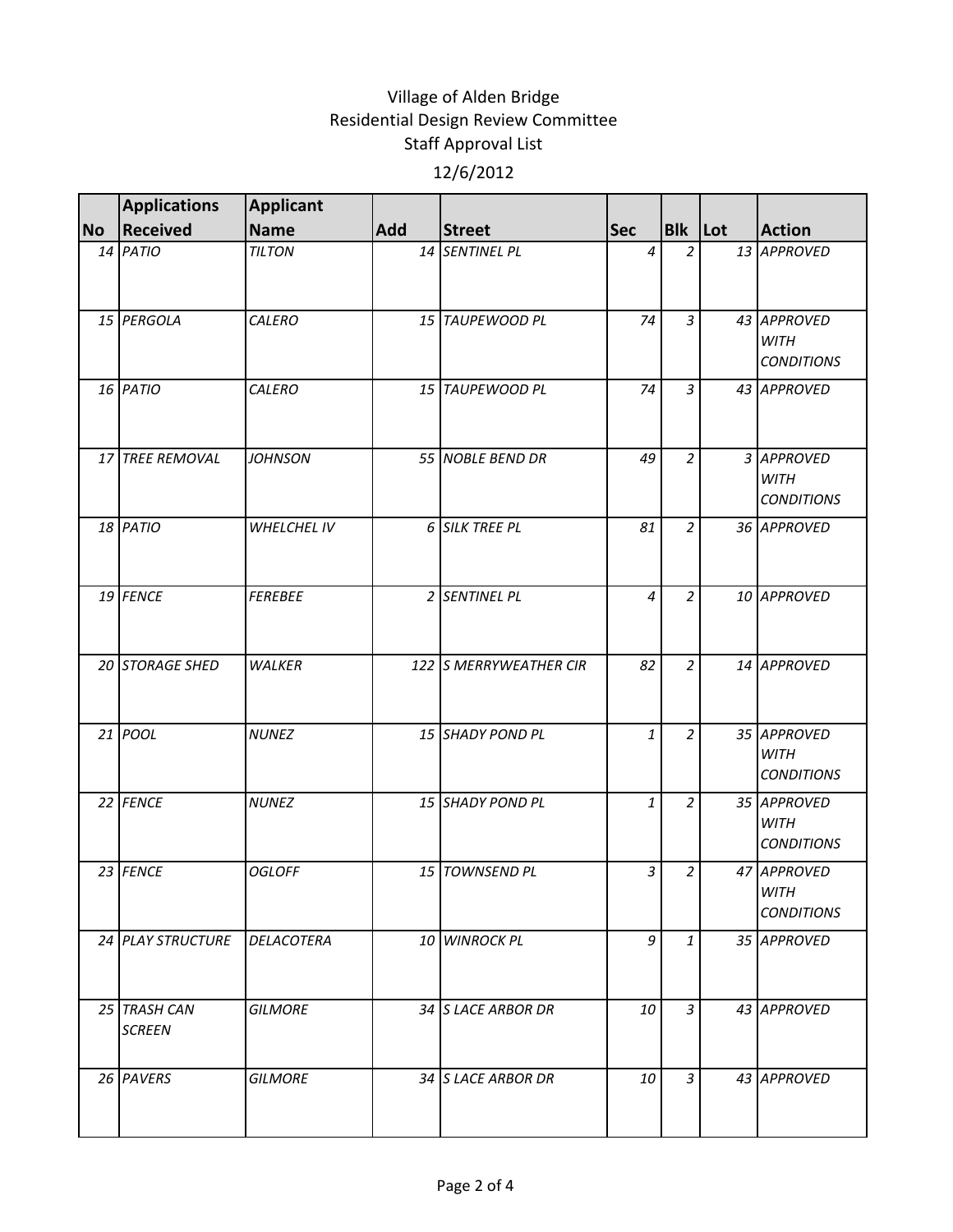|           | <b>Applications</b> | <b>Applicant</b>                  |            |                         |            |                |                                                 |
|-----------|---------------------|-----------------------------------|------------|-------------------------|------------|----------------|-------------------------------------------------|
| <b>No</b> | Received            | <b>Name</b>                       | <b>Add</b> | <b>Street</b>           | <b>Sec</b> | Blk Lot        | <b>Action</b>                                   |
|           | 27 FENCE            | <b>FEREBEE</b>                    |            | 2 SENTINEL PL           | 4          | $\overline{2}$ | 10 APPROVED                                     |
|           | 28 GENERATOR        | WALL                              |            | 114 N TAYLOR POINT DR   | 13         | $\mathbf{1}$   | 43 APPROVED<br><b>WITH</b><br><b>CONDITIONS</b> |
|           | 29 PLAY STRUCTURE   | <b>WURFEL</b>                     |            | 6 NOBLE BEND DR         | 49         | $\mathbf{1}$   | 45 APPROVED                                     |
|           | 30 WALKWAY          | <b>THORNGREN</b>                  |            | 7 ROWAN TREE PL         | 86         | $\mathbf{1}$   | 38 APPROVED                                     |
|           | 31 PATIO            | <b>THORNGREN</b>                  |            | 7 ROWAN TREE PL         | 86         | $\mathbf{1}$   | 38 APPROVED                                     |
|           | 32 COLOR            | <b>SCHMITT</b>                    |            | 87 S DOWNY WILLOW CIR   | 60         | $\mathbf{1}$   | 22 APPROVED                                     |
|           | 33 WALKWAY          | <b>KEENE</b>                      |            | 50 W FAIRBRANCH CIR     | 44         | $\mathbf{1}$   | 61 APPROVED                                     |
|           | 34 ROOF             | <b>SIMPKINS</b>                   |            | 34 E BELCARRA PL        | 58         | $\mathfrak{Z}$ | 41 APPROVED                                     |
|           | 35 DOORS            | <b>FENWICK</b><br>REVOCABLE TRUST |            | 3 CHESHIRE GLEN CT      | 70         | $\mathbf{1}$   | 50 APPROVED                                     |
|           | 36 PATIO COVER      | <b>KERNAN</b>                     |            | 11 ALMOND BRANCH PL     | 57         | $\overline{2}$ | 17 APPROVED<br><b>WITH</b><br><b>CONDITIONS</b> |
|           | 37 PATIO            | <b>KERNAN</b>                     |            | 11 ALMOND BRANCH PL     | 57         | $\overline{a}$ | 17 APPROVED                                     |
|           | 38 TRELLIS          | <b>ALLEN</b>                      |            | 89 SUMMER LARK PL       | 10         | $\mathbf{1}$   | 6 APPROVED                                      |
|           | 39 PATIO            | PENA                              |            | 99 S FLICKERING SUN CIR | 93         | $\overline{a}$ | 9 APPROVED                                      |